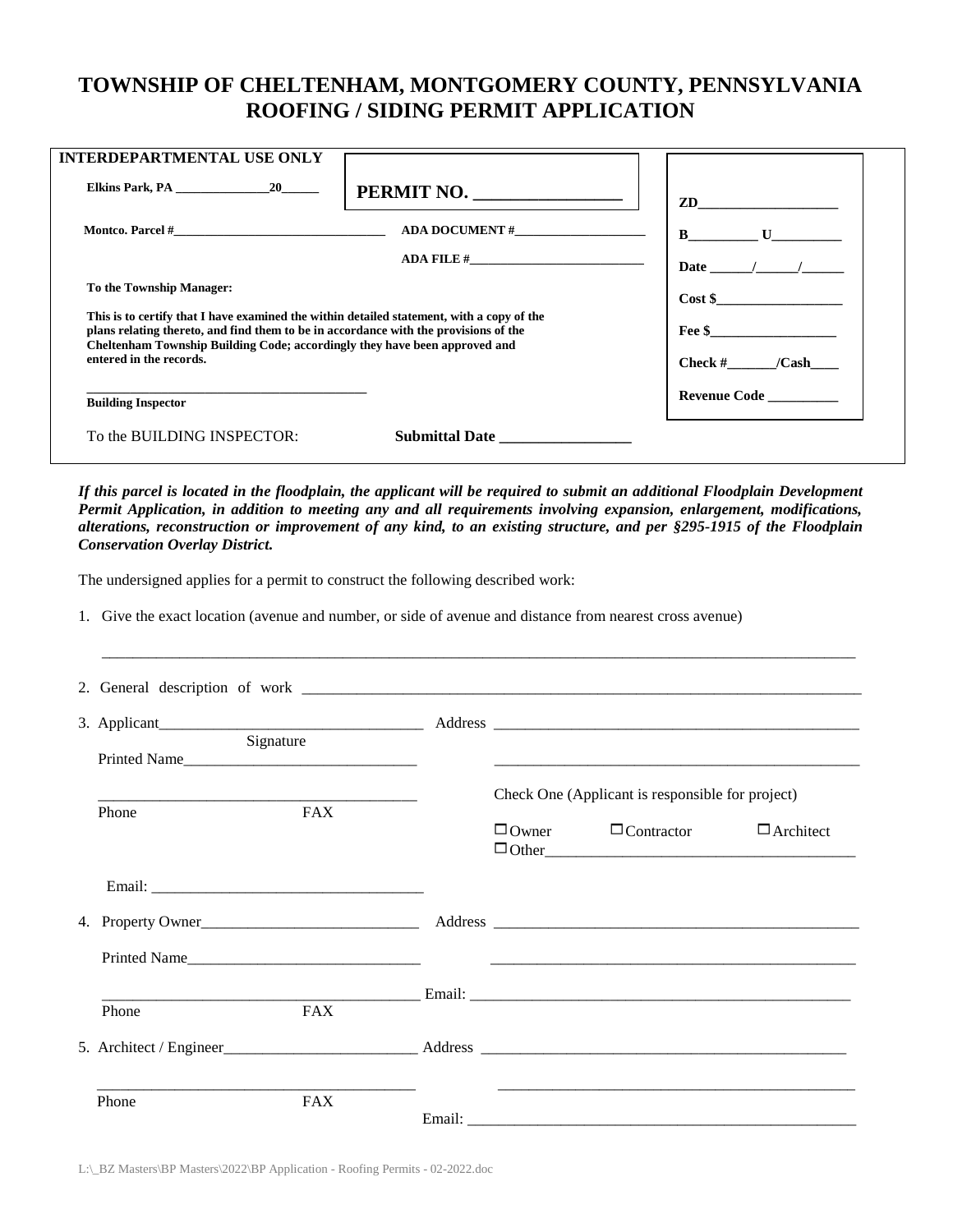| 6. Contractor<br>or Builder |            | Address: |  |  |  |
|-----------------------------|------------|----------|--|--|--|
| Phone                       | <b>FAX</b> | Email:   |  |  |  |

A copy of the signed contract entered into with the property's homeowner is required with application submittal. If unavailable,

- 7. Give definite particulars as to work proposed and materials used; such as
	- A complete job description, i.e., tearing off or going overtop of existing roof (if overtop of an existing roof, the inspector will require a scheduled inspection to see the condition of the existing roof before work can begin)

 $\mathcal{L} = \{ \mathcal{L} = \{ \mathcal{L} \mid \mathcal{L} = \{ \mathcal{L} \mid \mathcal{L} = \{ \mathcal{L} \mid \mathcal{L} = \{ \mathcal{L} \mid \mathcal{L} = \{ \mathcal{L} \mid \mathcal{L} = \{ \mathcal{L} \mid \mathcal{L} = \{ \mathcal{L} \mid \mathcal{L} = \{ \mathcal{L} \mid \mathcal{L} = \{ \mathcal{L} \mid \mathcal{L} = \{ \mathcal{L} \mid \mathcal{L} = \{ \mathcal{L} \mid \mathcal{L} = \{ \mathcal{L} \mid \mathcal{L} =$ 

 $\overline{\phantom{a}}$  ,  $\overline{\phantom{a}}$  ,  $\overline{\phantom{a}}$  ,  $\overline{\phantom{a}}$  ,  $\overline{\phantom{a}}$  ,  $\overline{\phantom{a}}$  ,  $\overline{\phantom{a}}$  ,  $\overline{\phantom{a}}$  ,  $\overline{\phantom{a}}$  ,  $\overline{\phantom{a}}$  ,  $\overline{\phantom{a}}$  ,  $\overline{\phantom{a}}$  ,  $\overline{\phantom{a}}$  ,  $\overline{\phantom{a}}$  ,  $\overline{\phantom{a}}$  ,  $\overline{\phantom{a}}$ 

 $\mathcal{L}_\text{max}$  , and the set of the set of the set of the set of the set of the set of the set of the set of the set of the set of the set of the set of the set of the set of the set of the set of the set of the set of the

 $\overline{\phantom{a}}$  ,  $\overline{\phantom{a}}$  ,  $\overline{\phantom{a}}$  ,  $\overline{\phantom{a}}$  ,  $\overline{\phantom{a}}$  ,  $\overline{\phantom{a}}$  ,  $\overline{\phantom{a}}$  ,  $\overline{\phantom{a}}$  ,  $\overline{\phantom{a}}$  ,  $\overline{\phantom{a}}$  ,  $\overline{\phantom{a}}$  ,  $\overline{\phantom{a}}$  ,  $\overline{\phantom{a}}$  ,  $\overline{\phantom{a}}$  ,  $\overline{\phantom{a}}$  ,  $\overline{\phantom{a}}$ 

 $\overline{\phantom{a}}$  ,  $\overline{\phantom{a}}$  ,  $\overline{\phantom{a}}$  ,  $\overline{\phantom{a}}$  ,  $\overline{\phantom{a}}$  ,  $\overline{\phantom{a}}$  ,  $\overline{\phantom{a}}$  ,  $\overline{\phantom{a}}$  ,  $\overline{\phantom{a}}$  ,  $\overline{\phantom{a}}$  ,  $\overline{\phantom{a}}$  ,  $\overline{\phantom{a}}$  ,  $\overline{\phantom{a}}$  ,  $\overline{\phantom{a}}$  ,  $\overline{\phantom{a}}$  ,  $\overline{\phantom{a}}$ 

- Type of covering materials (full description): i.e., brand name of roofing paper, color, etc. \_\_\_\_\_\_\_\_\_\_\_\_\_\_\_\_\_\_\_
- Any accessories: i.e., such as flashing and what type of materials, any drip edges, pipe wraps, etc. \_\_\_\_\_\_\_\_\_\_\_\_\_

\_\_\_\_\_\_\_\_\_\_\_\_\_\_\_\_\_\_\_\_\_\_\_\_\_\_\_\_\_\_\_\_\_\_\_\_\_\_\_\_\_\_\_\_\_\_\_\_\_\_\_\_\_\_\_\_\_\_\_\_\_\_\_\_\_\_\_\_\_\_\_\_\_\_\_\_\_\_\_\_\_\_\_\_\_\_\_\_\_\_\_\_\_\_\_

\_\_\_\_\_\_\_\_\_\_\_\_\_\_\_\_\_\_\_\_\_\_\_\_\_\_\_\_\_\_\_\_\_\_\_\_\_\_\_\_\_\_\_\_\_\_\_\_\_\_\_\_\_\_\_\_\_\_\_\_\_\_\_\_\_\_\_\_\_\_\_\_\_\_\_\_\_\_\_\_\_\_\_\_\_\_\_\_\_\_\_\_\_\_\_

 Depending on if the roofing materials are being disposed of with a dumpster, a dumpster permit is required and can be obtained from the Public Works Department, Room 202, in the Administration Building. You will need to provide them with the dumpster company name and address. Costs depend upon location of the dumpster and the permit is good for fifteen (15) days. It can be renewed if required for a longer period of time.

\_\_\_\_\_\_\_\_\_\_\_\_\_\_\_\_\_\_\_\_\_\_\_\_\_\_\_\_\_\_\_\_\_\_\_\_\_\_\_\_\_\_\_\_\_\_\_\_\_\_\_\_\_\_\_\_\_\_\_\_\_\_\_\_\_\_\_\_\_\_\_\_\_\_\_\_\_\_\_\_\_\_\_\_\_\_\_\_\_\_\_\_\_\_\_

 $\overline{\phantom{a}}$  ,  $\overline{\phantom{a}}$  ,  $\overline{\phantom{a}}$  ,  $\overline{\phantom{a}}$  ,  $\overline{\phantom{a}}$  ,  $\overline{\phantom{a}}$  ,  $\overline{\phantom{a}}$  ,  $\overline{\phantom{a}}$  ,  $\overline{\phantom{a}}$  ,  $\overline{\phantom{a}}$  ,  $\overline{\phantom{a}}$  ,  $\overline{\phantom{a}}$  ,  $\overline{\phantom{a}}$  ,  $\overline{\phantom{a}}$  ,  $\overline{\phantom{a}}$  ,  $\overline{\phantom{a}}$ 

 Type of sheathing?\_\_\_\_\_\_\_\_\_\_\_\_\_\_\_\_\_\_\_\_\_\_\_\_\_\_\_\_\_\_\_\_\_\_\_\_\_\_\_\_\_\_\_\_\_\_\_\_\_\_\_\_\_\_\_\_\_\_\_\_\_\_\_\_\_\_\_\_\_\_\_\_\_\_\_\_ Spacing of joist rafters\_\_\_\_\_\_\_\_\_\_\_\_\_\_\_\_\_\_\_\_\_\_\_\_\_\_\_\_\_\_\_\_\_\_\_\_\_\_\_\_\_\_\_\_\_\_\_\_\_\_\_\_\_\_\_\_\_\_\_\_\_\_\_\_\_\_\_\_\_\_\_\_\_ Are ridge vents being installed?\_\_\_\_\_\_\_\_\_\_\_\_\_\_\_\_\_\_\_\_\_\_\_\_\_\_\_\_\_\_\_\_\_\_\_\_\_\_\_\_\_\_\_\_\_\_\_\_\_\_\_\_\_\_\_\_\_\_\_\_\_\_\_\_\_\_ Type of siding materials to be used. How is the siding to be installed; i.e., over existing siding or tearing off the old, or other\_\_\_\_\_\_\_\_\_\_\_\_\_\_\_\_\_\_\_\_\_ \_\_\_\_\_\_\_\_\_\_\_\_\_\_\_\_\_\_\_\_\_\_\_\_\_\_\_\_\_\_\_\_\_\_\_\_\_\_\_\_\_\_\_\_\_\_\_\_\_\_\_\_\_\_\_\_\_\_\_\_\_\_\_\_\_\_\_\_\_\_\_\_\_\_\_\_\_\_\_\_\_\_\_\_\_\_\_\_\_\_\_ \_\_\_\_\_\_\_\_\_\_\_\_\_\_\_\_\_\_\_\_\_\_\_\_\_\_\_\_\_\_\_\_\_\_\_\_\_\_\_\_\_\_\_\_\_\_\_\_\_\_\_\_\_\_\_\_\_\_\_\_\_\_\_\_\_\_\_\_\_\_\_\_\_\_\_\_\_\_\_\_\_\_\_\_\_\_\_\_\_\_\_ Fastening method Is a vapor barrier already present or needed?\_\_\_\_\_\_\_\_\_\_\_\_\_\_\_\_\_\_\_\_\_\_\_\_\_\_\_\_\_\_\_\_\_\_\_\_\_\_\_\_\_\_\_\_\_\_\_\_\_\_\_\_\_\_\_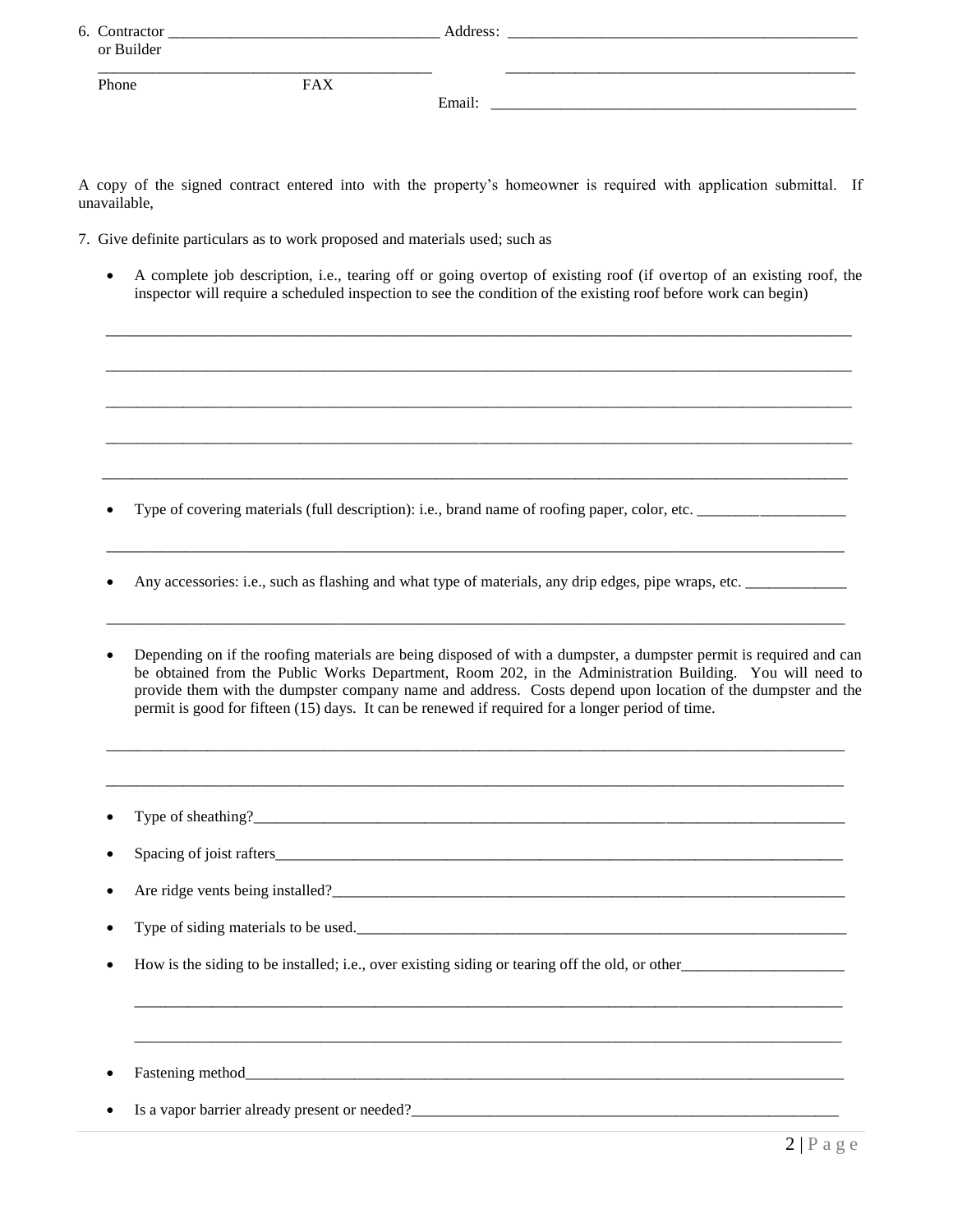- Are ridge vents being installed? If no, describe means of ventilation.\_\_\_\_\_\_\_\_\_\_\_\_\_\_\_\_\_\_\_\_\_\_\_\_\_\_\_\_\_\_\_\_\_\_\_
- Total square footage or number of squares being replaced (100 feet equals 1 square)
- **8. The applicant must list all contractors/sub-contractors and provide a copy of your contract with the homeowner as part of the application.** Copies of Workers' Compensation or Exemption must be included with this application. Please arrange with your carrier to have Cheltenham Township named as a Certificate Holder if you carry Workers' Comp. If using the Exemption form (available online) it must be notarized and a form prepared and notarized for each person working on the jobsite. Permit applications will not be approved until this requirement is satisfied.

\_\_\_\_\_\_\_\_\_\_\_\_\_\_\_\_\_\_\_\_\_\_\_\_\_\_\_\_\_\_\_\_\_\_\_\_\_\_\_\_\_\_\_\_\_\_\_\_\_\_\_\_\_\_\_\_\_\_\_\_\_\_\_\_\_\_\_\_\_\_\_\_\_\_\_\_\_\_\_\_\_\_\_\_\_\_\_\_\_\_

\_\_\_\_\_\_\_\_\_\_\_\_\_\_\_\_\_\_\_\_\_\_\_\_\_\_\_\_\_\_\_\_\_\_\_\_\_\_\_\_\_\_\_\_\_\_\_\_\_\_\_\_\_\_\_\_\_\_\_\_\_\_\_\_\_\_\_\_\_\_\_\_\_\_\_\_\_\_\_\_\_\_\_\_\_\_\_\_\_\_\_\_

## 9. Start Date / End Date \_\_\_\_\_\_\_\_\_\_\_\_\_\_\_\_\_\_\_\_\_\_\_\_\_\_\_\_\_\_\_\_\_\_\_\_\_\_\_\_\_\_\_\_\_\_\_\_\_\_\_\_\_\_\_\_\_\_\_\_\_\_\_\_\_\_\_\_\_\_\_\_\_\_\_\_\_\_

| 10. Estimated cost \$ | Fee \$                                                                      |  |
|-----------------------|-----------------------------------------------------------------------------|--|
|                       | (Must include labor and all material regardless of who purchased materials) |  |
|                       | Make Check Payable to Order of "Township of Cheltenham"                     |  |

## **(FEE SCHEDULE – 3% OF THE TOTAL COST + ONE TIME CHARGE OF \$19.50) EX: \$3,000 COST = FEE OF \$109.50. ESTIMATED COST MUST BE ROUNDED UP TO THE NEAREST THOUSAND.**

 (There is a 30 day period after the issuance of a Building Permit during which time an aggrieved person may file an Appeal to contest the approval of the permit by a Municipality. Applicants that begin construction during the 30-day appeal period do so at their own risk.)

## **11. Does the applicant agree that all provisions of the Cheltenham Township Building Code will be complied with, whether specified herein or not?**

**Yes** □ **No**

 **Further, the applicant must certify that he/she is the owner of record of the named property, or that the proposed work is authorized by the owner of record and that he/she has been authorized by the owner to make this application as his/her authorized agent. In addition, if a permit for work described in this application is issued, he/she agrees that the authorized code official or that official's authorized representative shall have the authority to enter areas covered by such permit at any reasonable hour to enforce the provisions of the code(s) applicable to such permit.**

| $\Box$ | Yes | N <sub>0</sub><br>$\Box$ |  |  |
|--------|-----|--------------------------|--|--|
|        |     |                          |  |  |
|        |     |                          |  |  |
|        |     |                          |  |  |
|        |     |                          |  |  |
|        |     |                          |  |  |
|        |     |                          |  |  |
|        |     |                          |  |  |
|        |     |                          |  |  |